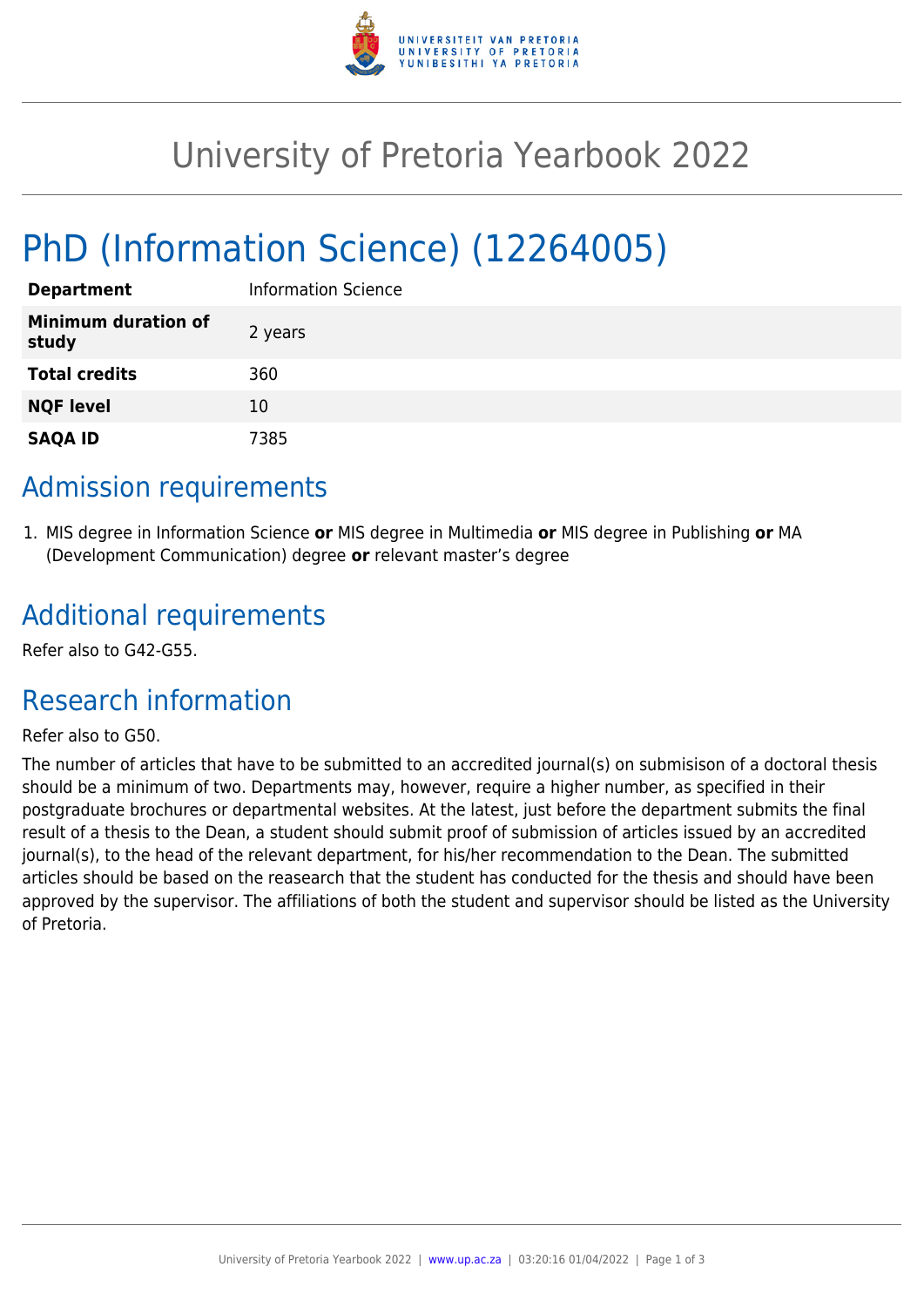

## Curriculum: Year 1

**Minimum credits: 360**

#### **Core modules**

#### **Thesis: Information science 990 (INL 990)**

| <b>Module credits</b>         | 360.00                         |
|-------------------------------|--------------------------------|
| <b>NQF Level</b>              | 10                             |
| <b>Prerequisites</b>          | No prerequisites.              |
| <b>Language of tuition</b>    | Module is presented in English |
| <b>Department</b>             | <b>Information Science</b>     |
| <b>Period of presentation</b> | Year                           |